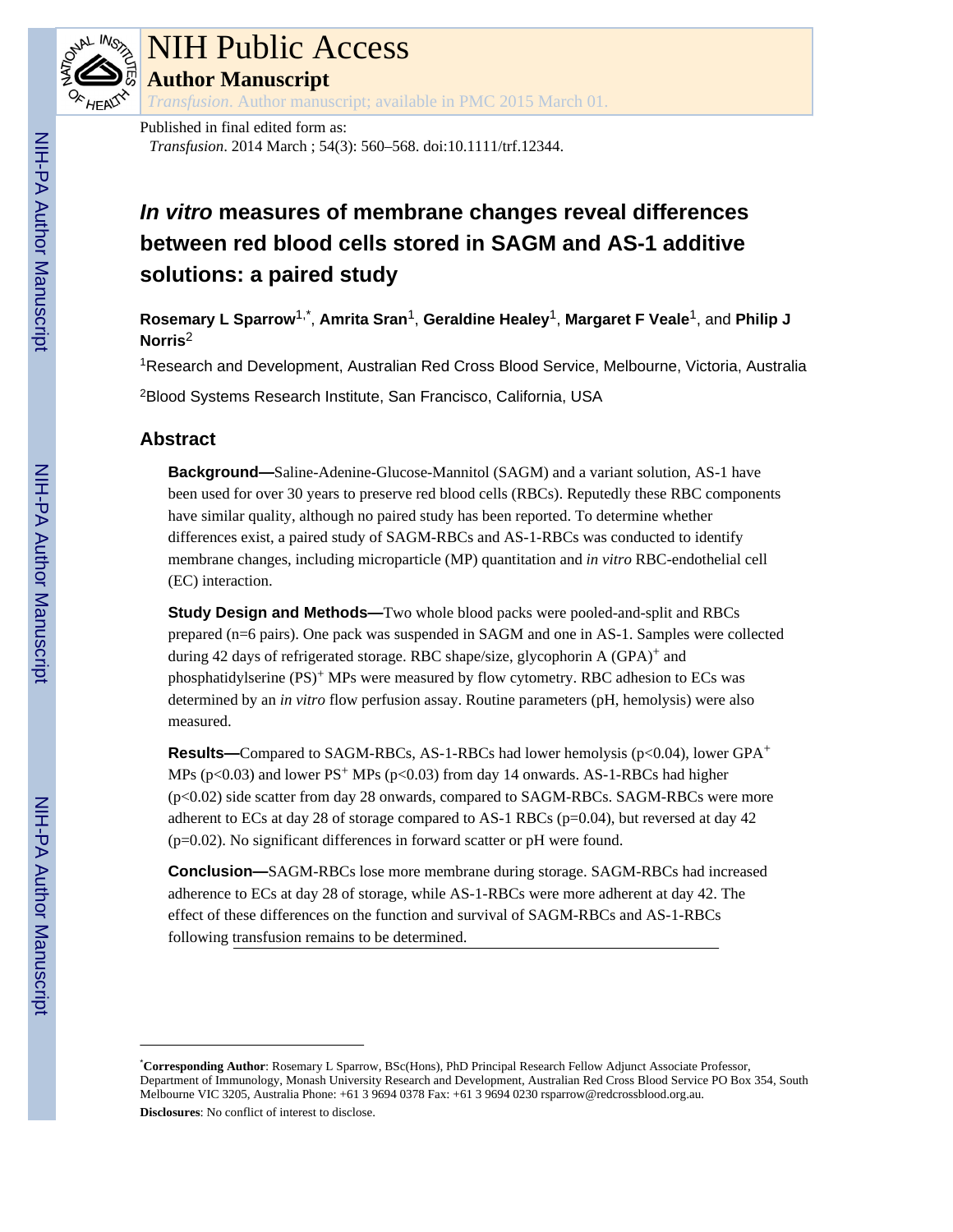# **INTRODUCTION**

Red blood cell (RBC) transfusion is a critical, life-saving treatment for severe anemia caused by disease, trauma or major surgery or chemotherapy. Since the 1980's RBC components have been prepared as concentrates suspended in nutrient additive solution. In conjunction with refrigeration, storage of RBCs in the currently licensed additive solutions allows a shelf-life of up to six weeks.<sup>reviewed by 1,2</sup> Nevertheless, during refrigerated storage RBCs undergo a complex and progressive accumulation of physicochemical changes, collectively referred to as the RBC storage lesion.<sup>reviewed by 2,3</sup> These changes reduce the efficacy, and potentially the safety, of stored RBC components and dictate their allowed shelf-life.

Some reports from clinical studies have identified RBC transfusion as an independent risk factor for poorer outcomes of certain patient groups and some reports have suggested that older stored RBCs are more strongly correlated with poorer outcomes compared to fresher RBCs.<sup>4</sup> Van de Watering<sup>5</sup> noted that the concern about the "age of blood" has come from North American studies, rather than European studies, and suggested the existence of a "continental divide".

A number of differences exist in the manufacturing processes of RBC components produced in North America and Europe. One obvious difference is the choice of RBC additive solutions. Many European blood centers use saline-adenine-glucosemannitol (SAGM) additive solution, whereas in the United States, SAGM is not licensed and other additive solutions are used (i.e. AS-1, AS-3 or AS-5).<sup>6</sup> Reported by European researchers in 1981,<sup>7</sup> SAGM is a modified version of the earlier SAG formulation supplemented with mannitol to help minimize hemolysis. SAGM was designed to be used for RBC components prepared by the buffy coat method, which was developed and widely implemented in **Europe and more** recently in Australia, New Zealand and Canada. At the same time that SAGM was being developed in Europe, researchers based in the USA also made modifications to the original SAG formulation by increasing the concentrations of adenine, glucose and mannitol (Table 1) to provide improved energy source and protection against hemolysis.<sup>8</sup> The modified US formulation was termed AS-1 (commercial name Adsol, Baxter Healthcare, Deerfield, Illinois).

Because the formulations for SAGM and AS-1 are very similar, it has been widely assumed that any differences in the efficacy of RBC components stored in these additive solutions would be minimal and outweighed by other variables, such as processing and donor-related factors. Consequently, despite over 30 years of widespread use, few studies have directly compared the quality of RBCs stored in SAGM and AS-1. An unpaired study from Germany compared RBC quality parameters of buffy-coat depleted RBC components that had been stored in SAGM, AS-1 or AS-5 additive solutions for 35 days.<sup>9</sup> The RBC components had been manufactured by five independent transfusion services, and the results indicated that this alone significantly contributed to the differences observed and consequently specific conclusions about the effect, if any, of the additive solutions could not be drawn. Two recent studies from India reported on the hemolysis levels in SAGM and AS-1 stored RBC components; however different blood processing procedures had been used for the SAGM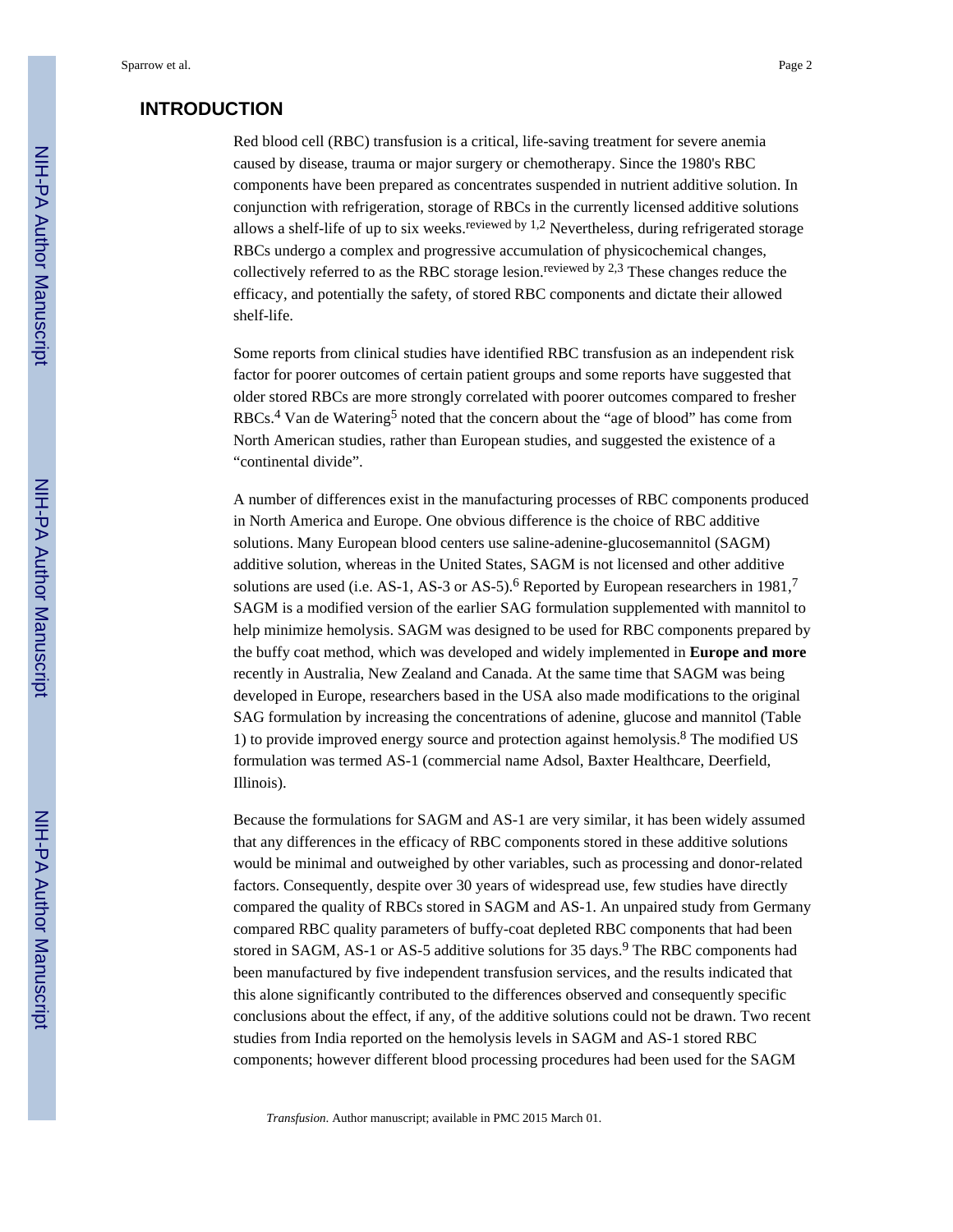packs and AS-1 packs, which made it impossible to distinguish between the effects of processing or the additive solution.<sup>10,11</sup> The most solid evidence of differences between RBCs stored in SAGM and AS-1 additive solutions was reported by Hess and colleagues,<sup>12</sup> who analysed large data sets of routine hemolysis quality control data and showed significantly higher hemolysis in RBCs stored in SAGM compared to AS-1. These results were from unpaired data collected over several years from a single blood center and although the same general processing practices were used, differences could not be excluded.

To our knowledge there are no published reports of a paired study of the *in vitro* quality parameters of RBCs stored in SAGM and AS-1 additive solution. Here we report our findings from a pool-and-split paired study specifically designed to compare SAGM and AS-1 stored RBCs. Together with standard *in vitro* RBC quality tests, additional parameters were measured that have been reported previously to be useful to discriminate RBC membrane changes.<sup>13</sup> These tests included RBC size and shape by flow cytometric light scatter, quantitation of RBC microparticles (MPs) released into the supernatant and adhesion of stored RBCs to endothelium under continuous flow perfusion. Our findings revealed significant differences between RBCs stored in SAGM and AS-1 additive solution that may provide new insights into potential dissimilarities in the function and efficacy of SAGM RBCs and AS-1 RBCs following transfusion.

#### **MATERIALS AND METHODS**

#### **Preparation of paired RBC components**

RBC components were prepared according to standard procedures from whole blood (WB) collected from healthy volunteer donors  $(n = 12)$  attending the Australian Red Cross Blood Service, Melbourne. The study had institutional approval. The WB donors were all blood group O-positive, with a mean age of  $45 \pm 15$  years (range  $21 - 64$  years; 2 female and 10 male donors) and a mean WB hemoglobin concentration of  $147 \pm 15$  g/L. Briefly, WB (mean volume  $458 \pm 15$  mL) was collected into standard blood collection packs fitted with an in-line WB-leukocyte depletion filter (WBF3; Pall Medical, Portsmouth, UK) and containing  $70$  mL  $\pm$  10% citrate-phosphate-dextrose anticoagulant. All WB packs were held at room temperature and processed within  $2.7 \pm 0.7$  h after collection. A paired, pool-andsplit study design was used. Two leukocyte-depleted WB packs were pooled, mixed and equally divided into the original collection packs. The paired WB packs were centrifuged at 5,000 x g for 10 min at room temperature and the RBCs were extracted into fresh packs by an automated blood component processor (Optipress II; Baxter Healthcare, Maurepas, France). One of the paired RBC packs was resuspended in 100 mL of SAGM (Pall) and the other paired RBC pack was resuspended in 100 mL of AS-1 (Adsol; Baxter, Jiutepec, Morelos, Mexico), by sterile-connecting the AS-1 solution pack on to the RBC storage pack (Pall). The RBC packs were stored according to standard blood banking conditions at 2 – 6 °C and 10 mL samples were collected aseptically at days 1, 14, 21, 28 and 42 of storage.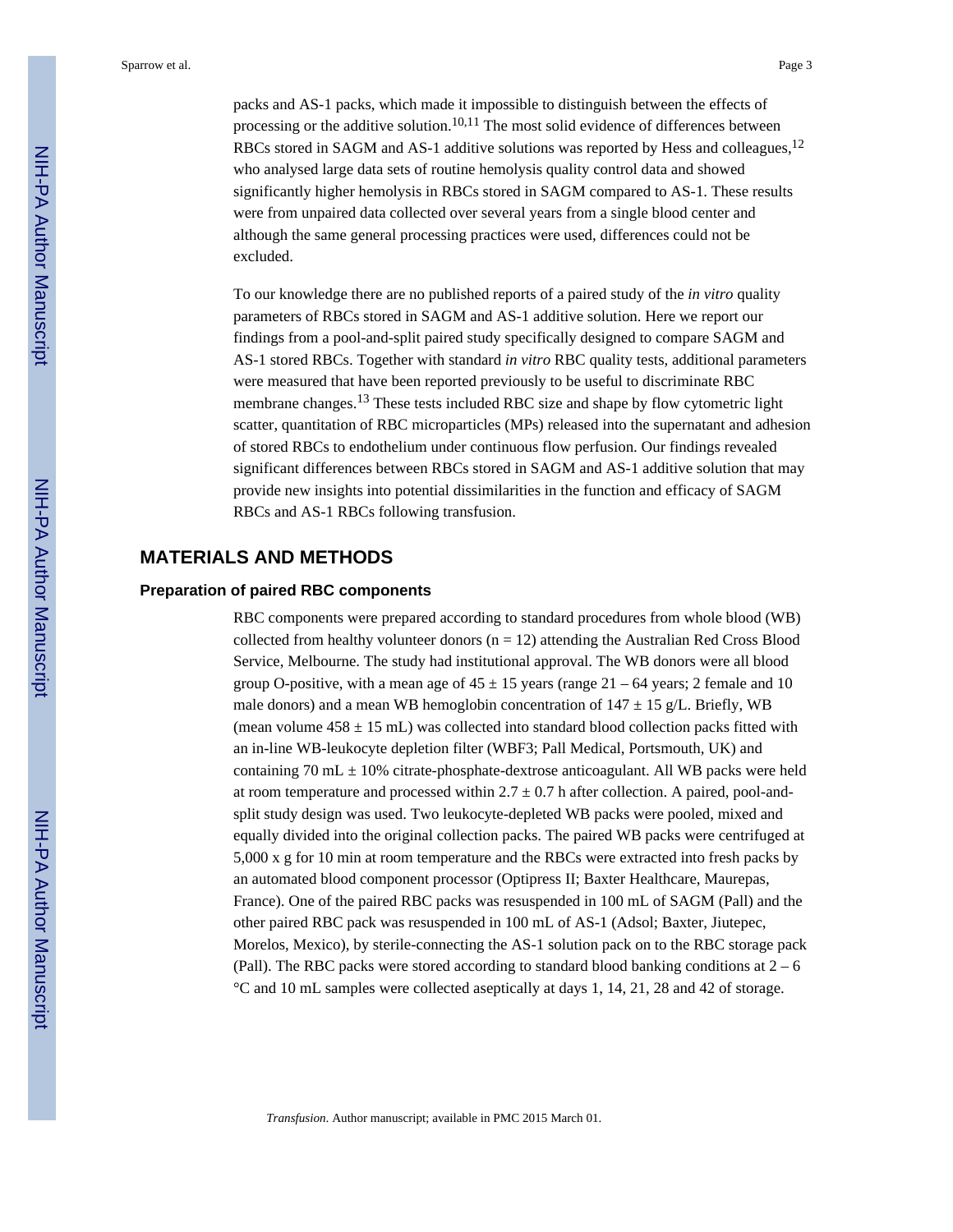#### **Routine RBC Quality Assessment**

Residual leukocyte counts were determined on day 1 by an absolute bead count assay using flow cytometry (TruCount tubes, BD Biosciences, San Jose, CA). All RBC components met the Council of Europe guideline of less than  $1 \times 10^6$  leukocytes/unit. On each day of sample collection full blood examinations were performed on an automated hematology analyzer (Cell Dyn 3200; Abbott, Santa Clara, CA) and extracellular pH was measured at 22 °C with a pH meter (PHM210; Radiometer, France). The RBC supernatant was collected following centrifugation at 5,000 x  $g$  for 5 min at 4  $^{\circ}$ C and was used to determine the level of hemolysis and microparticle content (see below). The level of supernatant hemoglobin (Hb) was determined by a low Hb analyser (Hemocue, Angelholm, Sweden) and percentage (%) hemolysis was calculated according to standard procedures.

#### **RBC size and shape by flow cytometry**

RBC size and shape were determined using flow cytometric light scatter (FACSCanto II, BD Biosciences) as described previously.<sup>13</sup> Briefly, samples of stored RBCs were diluted in phosphate-buffered saline containing bovine serum albumin (BSA) (0.5% w/v). A logarithmic forward scatter (FSC) versus side scatter (SSC) plot was used to set a region around the RBC population and 20,000 gated events were collected. The mean FSC and SSC values were used as measures of the relative size and shape/cell surface unevenness, respectively.

#### **Microparticle (MP) quantitation**

The number of MPs in the supernatant of the stored RBC packs was quantitated by a flow cytometric absolute bead count assay essentially as previously described.14 Glycophorin A  $(GPA)^+$  MPs were quantitated by mixing RBC supernatant (25  $\mu$ L) with 1  $\mu$ L of phycoerythrin (PE)-conjugated anti-CD235a (anti-GPA; clone GA-R2 (HIR2)), or matched PE-conjugated IgG2b isotype control (both from BD Biosciences) at the same immunoglobulin concentration, in an absolute count tube (TruCount tubes, BD Biosciences) **and adjusted to 50 µL reaction volume.** Phosphatidylserine  $(PS)^+$  MPs were quantitated by mixing RBC supernatant (10 μL) with 5 μL of allophycocyanin (APC)-conjugated annexin V (BD Biosciences) and adjusted to 100 μL reaction volume with annexin V binding buffer (BD Biosciences). Following incubation, the final volume was adjusted to 300 μL with the same buffer used for labelling and the samples were analyzed immediately by flow cytometry. A total of 10,000 bead events were collected. The number of MPs/μL of supernatant was calculated according to the manufacturer's instructions for the absolute count tubes.

#### **RBC adhesion and strength of adhesion to endothelial cells**

Adhesion of stored RBCs to endothelial cells (ECs) under continuous flow perfusion to simulate *in vivo* microvascular blood flow was performed essentially as described previously.15,16 Briefly, primary human umbilical vein ECs were cultured to confluence on gelatin-coated glass coverslips and mounted into a microvolume perfusion chamber. The ECs were perfused with a 1.5 % ( $v/v$ ) suspension of stored RBCs suspended in M-199 medium supplemented with 1 % (final concentration) human serum albumin at a shear stress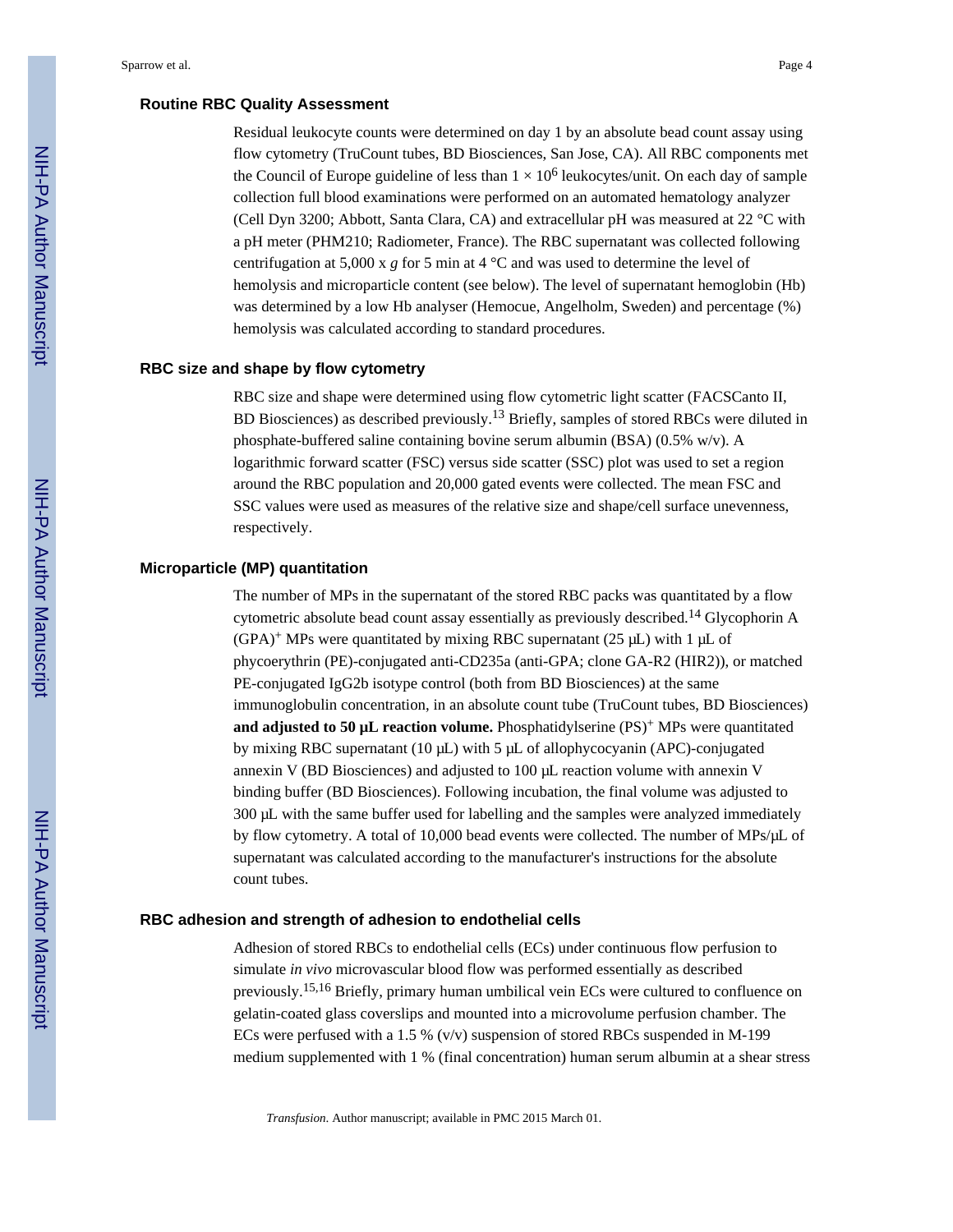of 0.5 dyne/cm<sup>2</sup> at 37 °C for 5 min. Perfusion was visualized with an inverted microscope and recorded by a CCD camera. Following wash-out with perfusion medium for 5 min, the number of adhered RBCs was determined by scoring 15 randomly selected fields. Strength of adhesion of RBCs was determined by increasing the shear stress of the wash-out perfusion to 3 dyne/cm<sup>2</sup> and re-scoring 15 randomly selected fields. Adherent RBCs were defined as cells that remained tethered to the EC layer for at least 20 sec **under continuous** flow perfusion. The results were calculated as the mean number of adherent RBCs/mm<sup>2</sup>.

#### **Statistical analysis**

Results presented are mean  $\pm$  standard deviation (SD), unless stated otherwise. The twotailed paired Student's t-test was used to determine statistical difference between the SAGM and AS-1 groups. Repeated measures analysis of variance (RM-ANOVA) with Holm-Sidak or Tukey post-hoc tests were used to determine the effect of storage within groups. Statistical analysis software (SigmaStat Version 3.0; Systat Software, Richmond, CA) was used. Significance was defined as  $p < 0.05$ .

### **RESULTS**

#### **Routine RBC component quality parameters**

There were no significant differences in the physical parameters of the SAGM and AS-1 RBCs at the beginning of storage, except that AS-1 RBCs had significantly larger mean cell volume (MCV) compared to the paired SAGM RBCs ( $p = 0.001$ ) (Table 2). Consequently AS-1 RBCs had significantly lower mean cell hemoglobin concentration (MCHC) at day 1 compared to the paired SAGM RBCs ( $p = 0.0002$ ).

**pH – similar for SAGM and AS-1 RBCs—**All the RBC components maintained acceptable routine quality parameters throughout 42 days storage. As expected, the extracellular pH of SAGM RBCs and AS-1 RBCs significantly declined during 42 days storage (RM-ANOVA,  $p < 0.0001$ ) (Fig 1A), however all RBC components remained above the minimum acceptance limit of pH 6.5. There was no significant difference in the pH of SAGM RBCs and AS-1 RBCs.

**Hemolysis - lower for AS-1 RBCs—**As expected, hemolysis of SAGM RBCs and AS-1 RBCs progressively increased during 42 days storage (RM-ANOVA,  $p < 0.001$ ) (Fig 1B). The level of hemolysis of all the RBC components remained below the maximum acceptance limit of 0.8 percent stated by the Council of Europe guidelines,  $^{17}$  however AS-1 RBCs had significantly lower hemolysis from day 14 onwards compared to SAGM RBCs (p  $< 0.04$ ).

#### **RBC size and shape differs**

**MCV - higher for AS-1 RBCs—**The MCV of AS-1 RBCs remained higher compared to SAGM RBCs throughout 42 days storage and was significantly higher from day 1 to day 28  $(p < 0.01)$  (Fig. 2A). The MCV of SAGM RBCs and AS-1 RBCs progressively increased during storage (RM-ANOVA,  $p < 0.001$ ).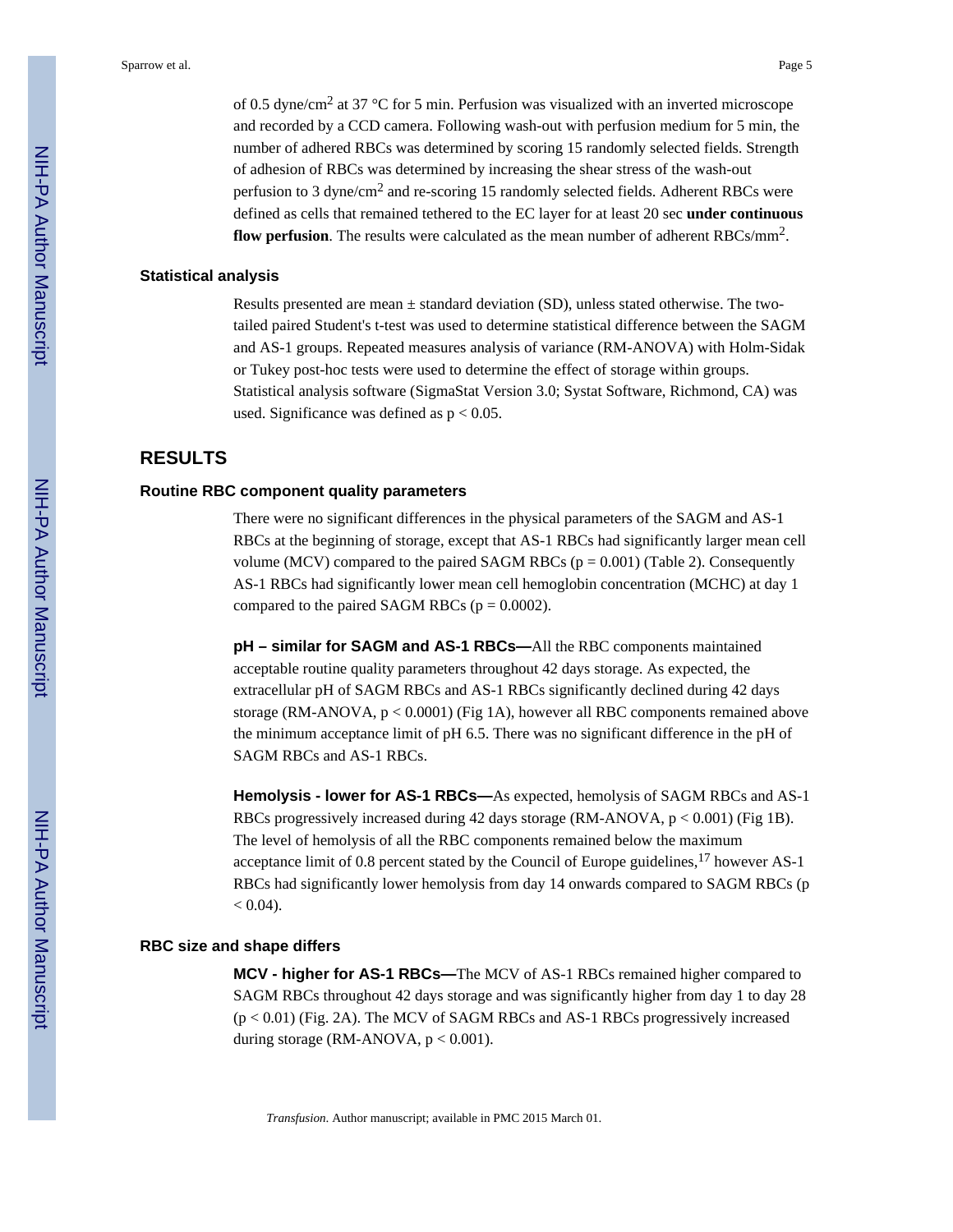**Forwards Scatter – similar for SAGM and AS-1 RBCs—**The flow cytometric FSC profile showed a progressive increase in the size of SAGM and AS-1 RBCs during 42 days storage (RM-ANOVA,  $p < 0.006$ ) (Fig 2B). There were no significant differences in the FSC profile of SAGM and AS-1 RBCs. These results are consistent with the MCV data (Fig 2A) and indicate that the RBCs swelled during storage.

**Side Scatter - greater for AS-1 RBCs—**The flow cytometric 90 degree angle SSC of AS-1 RBCs significantly increased during 42 days storage (RM-ANOVA,  $p = 0.001$ ), but not for SAGM RBCs (Fig 2C). The increased SSC profile of AS-1 RBCs was significantly different **compared** to SAGM RBCs at day 28 and day 42 of storage (p < 0.02). These results suggest that the cell surface of AS-1 RBCs became more irregular during storage, whereas the cell surface of SAGM RBCs **was comparatively smoother**.

#### **Accumulation of MPs in the supernatant - lower for AS-1 RBCs**

From day 14 of storage onwards, the supernatant from SAGM RBCs contained significantly greater numbers of  $GPA^+$  MPs and annexin V-binding MPs compared to the supernatant from AS-1 RBCs  $(p < 0.03)$  (Fig 3A and B respectively). An exponential increase in the numbers of MPs was seen between day 28 and day 42. SAGM RBCs had a 61-fold increase in the number of  $GPA<sup>+</sup> MPs$  shed into the supernatant at day 42 of storage compared to day 1, whereas AS-1 RBCs had a 24-fold increase (RM-ANOVA p < 0.001 for both) (Fig 3A). Similarly, SAGM RBCs had a 25-fold increase in the number of annexin V-binding MPs shed into the supernatant at day 42 of storage compared to day 1, whilst AS-1 RBCs had a 14-fold increase (RM-ANOVA, p < 0.001 for both) (Fig 3B).

#### **RBC adhesion to ECs differs**

Under conditions of continuous flow perfusion designed to mimic microvascular blood flow (i.e. at a shear stress of 0.5 dyne/cm<sup>2</sup>), the adhesion of AS-1 RBCs to ECs significantly increased with longer RBC storage duration (RM-ANOVA  $p < 0.001$ ), with a notable marked increase between day 28 and day 42 ( $p = 0.03$ ) (Fig 4A). In contrast, SAGM RBCs reached a maximum level of adhesiveness earlier and were significantly more adherent at day 28 of storage compared to AS-1 RBCs ( $p = 0.04$ ) (Fig 4A). After day 28, the adhesion profile reversed and AS-1 RBCs showed a marked increase in adhesiveness that was significantly higher compared to SAGM RBCs ( $p= 0.025$ ).

**Strength of RBC adhesion to ECs differs—**Strength of RBC adhesion to ECs was determined by scoring the number of RBCs that remained adherent after the flow shear stress was raised to 3 dyne/cm<sup>2</sup> from 0.5 dyne/cm<sup>2</sup>. As expected, the number of RBCs that remained adherent at 3 dyne/cm<sup>2</sup> shear stress was significantly less than at 0.5 dyne/cm<sup>2</sup> (p < 0.05) (Fig 4B). However, the adhesion profile of SAGM RBCs and AS-1 RBCs across the 42 day storage period was similar at 3 dyne/cm<sup>2</sup> as seen at 0.5 dyne/cm<sup>2</sup> shear stress. At day 42 of storage, AS-1 RBCs were significantly more adherent at 3 dyne/cm<sup>2</sup> compared to SAGM RBCs ( $p= 0.02$ ) (Fig 4B).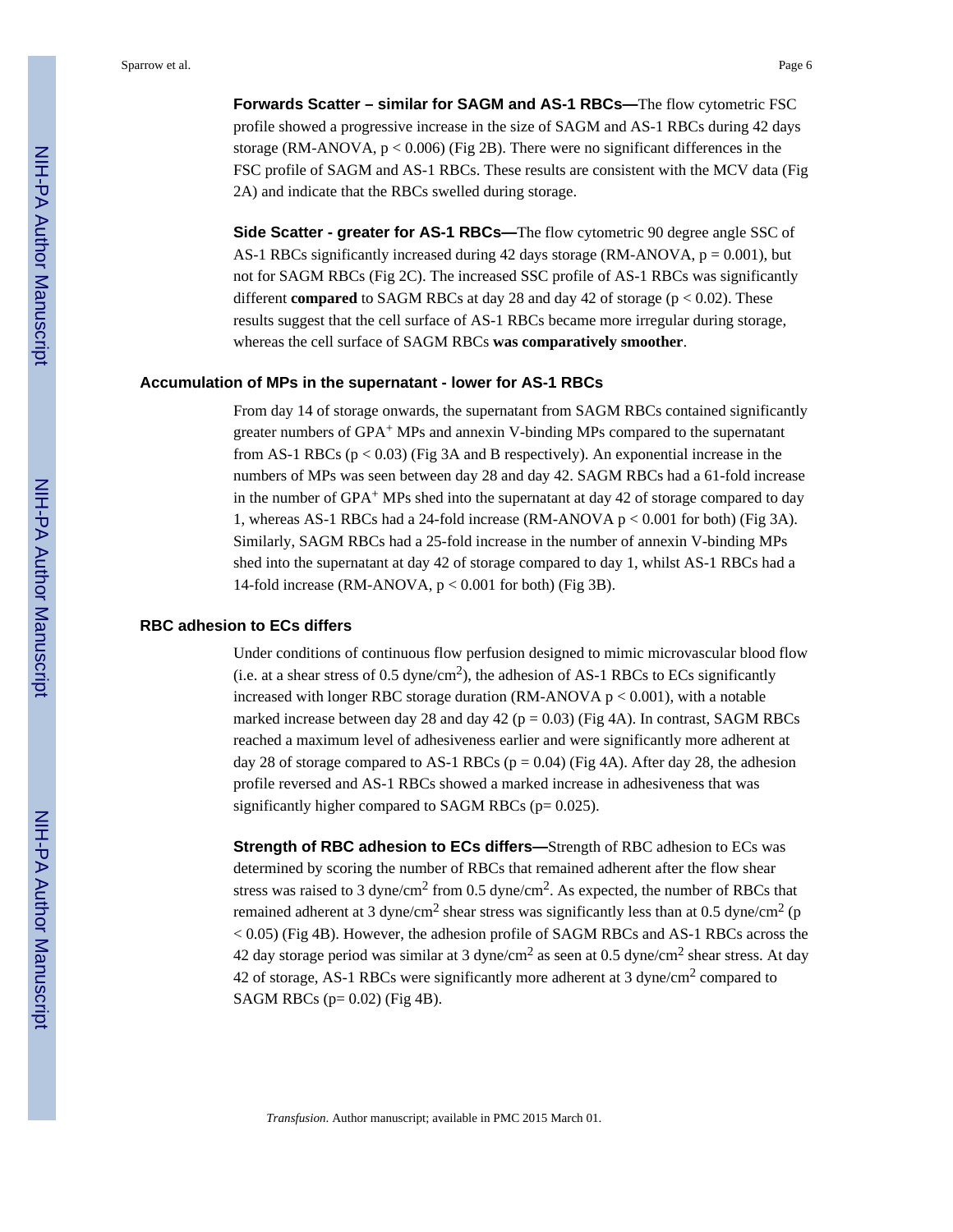## **DISCUSSION**

The results reported here suggest that the manifestation of storage-related changes may be different for RBCs preserved in SAGM or AS-1 additive solutions. In particular, differences in membrane-related changes of SAGM RBCs and AS-1 RBCs were identified, including RBC size and shape, loss of RBC membrane via vesiculation, hemolysis, and interaction of RBCs with endothelium under continuous flow perfusion.

The apparent increased MCV of RBCs suspended in hyper-osmotic AS-1 solution compared to SAGM RBCs was contrary to expected. The MCV was determined by an automated hematology analyzer. The automated sample preparation includes dilution of the RBCs in a proprietary diluent. The diluent may affect the apparent shape and size of RBCs suspended in different additive solutions. Measurement of RBC shape and size by flow cytometric light scatter in which the RBC samples were diluted in physiological PBS-albumin did not identify significant differences in the shape and size of SAGM RBCs and AS-1 RBCs until later storage times.

Our findings confirmed a previous report from an unpaired study<sup>12</sup> that AS-1 RBCs have significantly lower hemolysis compared to RBCs stored in SAGM. Consistent with this was our finding that AS-1 RBCs had significantly lower levels of vesiculation compared to SAGM RBCs. These results support the premise that the modest increased concentrations of mannitol and glucose in AS-1 additive solution help to protect the RBC from excessive loss of membrane and eventual hemolysis.8,12 Vesiculation occurs during normal RBC aging and is thought to be a mechanism by which RBCs rid themselves of damaged or potentially toxic constituents, such as externalised PS, oxidized lipids and aggregated proteins, thereby protecting the RBC from premature senescence and clearance from the circulation.<sup>18,19</sup> It is not known whether the array of proteins and lipids contained in MPs shed during refrigerated storage of RBC components is similar to those shed by RBCs during normal aging *in vivo*. Nevertheless, our finding of significantly greater numbers of MPs shed during storage of SAGM RBCs compared to AS-1 RBCs may provide important insight into potential differences between these RBC components when transfused. Other investigators have reported that MPs from stored AS-1 RBCs,<sup>20</sup> and SAGM RBCs,<sup>21</sup> promote thrombin generation. To our knowledge no studies have directly compared the procoagulant potential of AS-1 RBCs and SAGM RBCs.

MPs shed by RBCs during storage contain  $Hb^{22-24}$  and have been shown to be potent scavengers of nitric oxide  $(NO)$ ,  $^{25}$  an important vasodilator for increased vascular relaxation and blood flow. Using rodent *in vivo* vasoactivity models, supernatant from stored RBCs has been shown to induce significant vasoconstriction that correlated with heme concentration and NO scavenging.25,26 It was postulated that the ferrous oxyhemoglobin encapsulated within RBC MPs would be the major source of vasoconstrictive activity rather than free heme in the RBC supernatant, which would be rapidly cleared from the circulation by haptoglobin.25 In addition to potential hemostatic and vascular effects, MPs from stored RBC components have been reported to suppress monocyte function,  $27,28$  whilst on the other hand induced activation of neutrophils.29 The effect of the additive solution used was not specifically addressed in these published reports. Further investigations are warranted to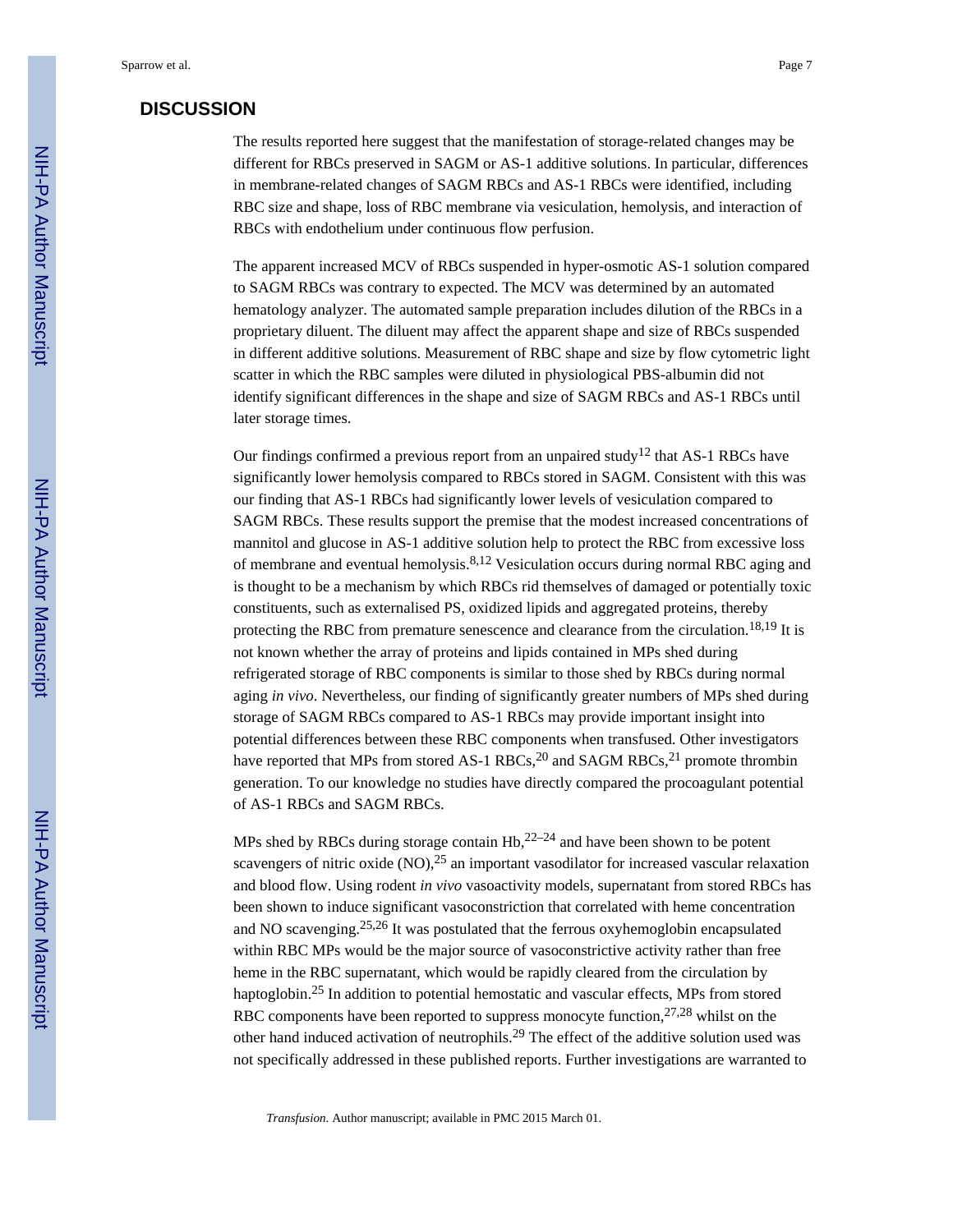determine whether different additive solutions influence the bioactivity of MPs generated during storage of RBC components.

The lower rate of vesiculation by AS-1 RBCs, and thus the retention of membrane, suggests that storage-related membrane changes progress at a slower rate or are different to those that occur to SAGM RBCs. Consistent with this notion was the increased SSC of AS-1 RBCs, which suggested that AS-1 RBCs had a more uneven cell surface compatible with echinocytic shape changes. Differences in the retention of RBC membrane may be associated with the different profiles of RBC-EC adhesion reported here for AS-1 RBCs and SAGM RBCs. SAGM RBCs were more adherent up to day 28 compared to AS-1 RBCs, after which AS-1 RBCs became significantly more adherent.

Adhesion of RBCs to vascular endothelium can disturb blood flow, decrease oxygen delivery to the organs and peripheral tissues, and in severe cases, cause vascular occlusion.30,31 The mechanisms of adhesion of stored RBCs to ECs and the identity of the ligands involved are yet to be elucidated. It is likely that adhesion of stored RBCs to ECs can be induced by more than one mechanism and the predominant mechanism may be influenced variously by the length of storage and storage conditions (i.e. additive solutions) of the RBC components.32 Externalized PS on RBCs has been suggested to be a mechanism of adherence of stored RBCs to ECs,33 although in our hands PS exposure does not account for all adherent RBCs (unpublished **observations**). **Burger and colleagues**34 have shown that overnight 37 °C incubation of stored SAGM RBCs induced the exposure of PS and vesiculation and suggested that a similar phenomenon could occur upon transfusion of stored RBCs. Whether differences exist between SAGM RBCs and AS-1 RBCs in the extent of exposure of PS or vesiculation when subjected to 37 °C has not been reported. Zhu and  $\text{colleagues}^{31}$  reported that storage of RBCs inhibited the release of RBC-derived ATP, a vasodilator, and thereby promoted the adhesion of stored RBCs to endothelium. Other investigators have proposed that transfusion of stored RBCs can exacerbate endothelial dysfunction through increased NO scavenging and iron-mediated oxidative damage by RBCs.26,35–38 Further studies are needed to investigate the relationship of stored RBCs and endothelial adherence and the influence of RBC component manufacture.

The effect, if any, of the *in vitro* differences reported here between SAGM RBCs and AS-1 RBCs on their *in vivo* function following transfusion is unknown. However, it is noteworthy that the concern about the "age of blood" has come predominantly from North American clinical studies,<sup>5</sup> where SAGM is not used. The definition of "fresh" and "old" blood is a matter of conjecture and is different between published "age of blood" clinical studies.<sup>4</sup> The results reported here suggest that SAGM RBCs may undergo a somewhat accelerated or different storage lesion compared to AS-1 RBCs, which could mean that in order to observe an "age of blood" effect, if it exists, in a clinical study of SAGM RBC transfusion may require "fresh" RBCs to be defined as less than 7 days of storage. Other differences in the manufacture of RBC components in the USA and Europe, such as centrifugation conditions, amount of residual plasma, average whole blood hold time, type of leukocyte-reduction filtration (i.e. filter types, whole blood or component filtration), may contribute to the "continental divide" in the outcome of the reported "age of blood" clinical studies. Manufacturing details are rarely provided in reported clinical studies of RBC transfusion. A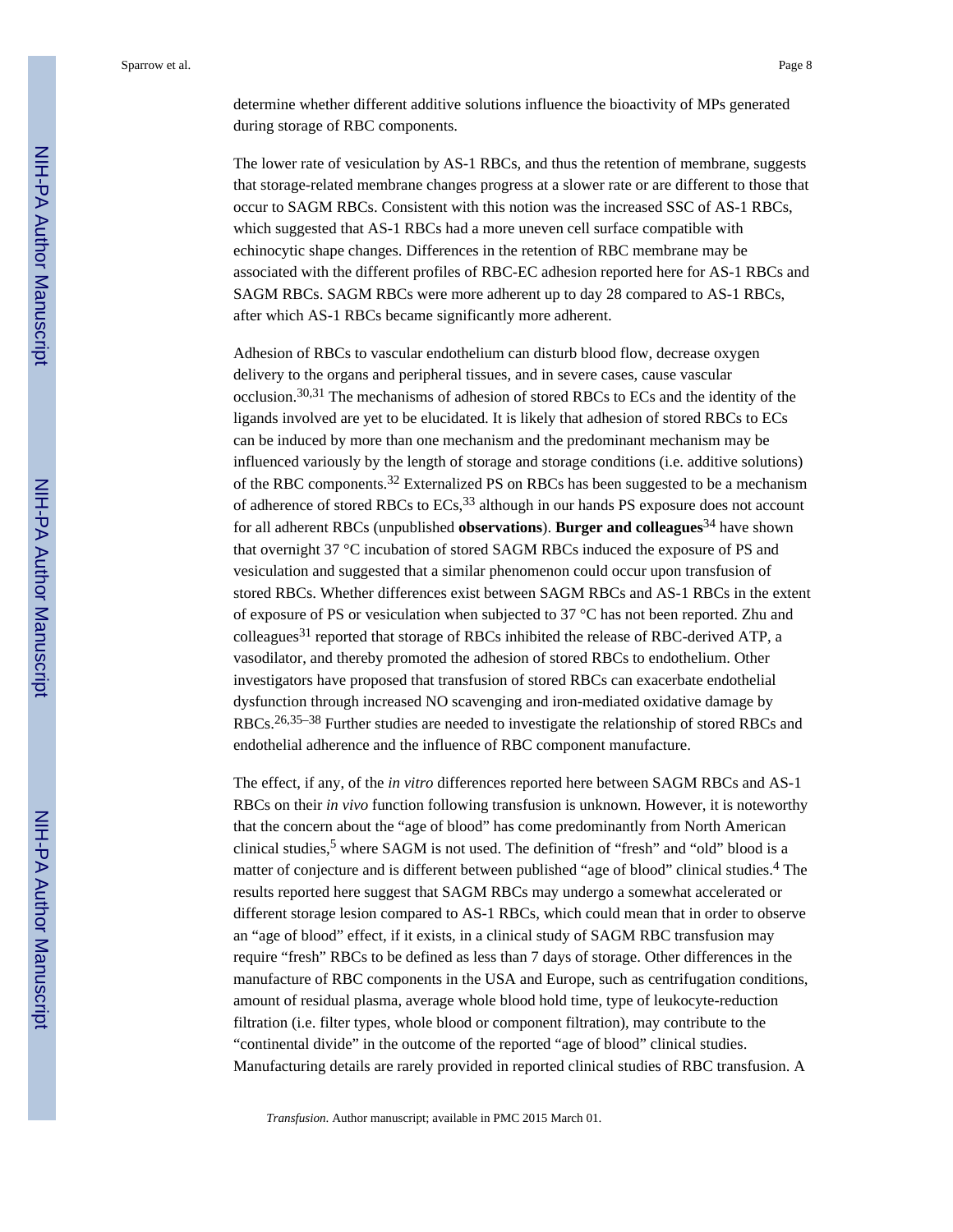recommendation from our findings is that the manufacturing details of RBC components should be included in the published reports of RBC transfusion clinical studies to enable valid comparisons of study outcomes to be made.

In conclusion, using a paired study design and tests that examined RBC membrane integrity and interaction of stored RBCs with ECs, we have reported here new findings that demonstrate significant differences between RBCs stored in SAGM and its variant solution, AS-1. To our knowledge this is the first report of a paired comparison of the *in vitro* parameters of RBCs stored in SAGM and AS-1, despite the fact that these additive solutions have been in wide use for over 30 years. Further studies are warranted to determine whether the differential membrane changes during storage of SAGM-RBCs and AS-1-RBCs results in differences in their *in vivo* function.

# **Acknowledgments**

We thank the Donor Services and Processing laboratory staff at Australian Red Cross Blood Service, Melbourne for assistance with the collection and processing of whole blood packs and the staff at the BMDI Cord Blood Bank, Melbourne for umbilical cords for EC preparation.

**Funding support:** Australian governments fully fund the Australian Red Cross Blood Service for the provision of blood products and services to the Australian community. This work was funded in part by NIH Grant 1R01 HL095470-01A1.

# **Abbreviations**

| <b>FSC</b> | forward scatter    |  |
|------------|--------------------|--|
| GPA        | glycophorin A      |  |
| MР         | microparticle      |  |
| <b>PS</b>  | phosphatidylserine |  |
| <b>SSC</b> | side scatter       |  |
| УK         | whole blood        |  |

# **REFERENCES**

- 1. Hess JR. An update on solutions for red cell storage. Vox Sang. 2006; 91:13–9. [PubMed: 16756596]
- 2. Hess JR. Red cell changes during storage. Transfus Apher Sci. 2010; 43:51–59. [PubMed: 20558107]
- 3. Högman CF, Meryman HT. Storage parameters affecting red blood cell survival and function after transfusion. Transfus Med Rev. 1999; 13:275–96. [PubMed: 10553271]
- 4. Wang D, Sun J, Solomon SB, Klein HG, Natanson C. Transfusion of older stored blood and risk of death: a meta-analysis. Transfusion. 2012; 52:1184–95. [PubMed: 22188419]
- 5. Van de Watering. Red cell storage and prognosis. Vox Sang. 2011; 100:36–45. [PubMed: 21175654]
- 6. Sparrow RL. Time to revisit red blood cell additive solutions and storage conditions: a role for "omics" analyses. Blood Transfus. 2012; 10(Suppl 2):s7–11. [PubMed: 22890271]
- 7. Högman CF, Hedlund K, Sahleström Y. Red cell preservation in protein-poor media. III. Protection against in vitro hemolysis. Vox Sang. 1981; 41:274–81. [PubMed: 6798761]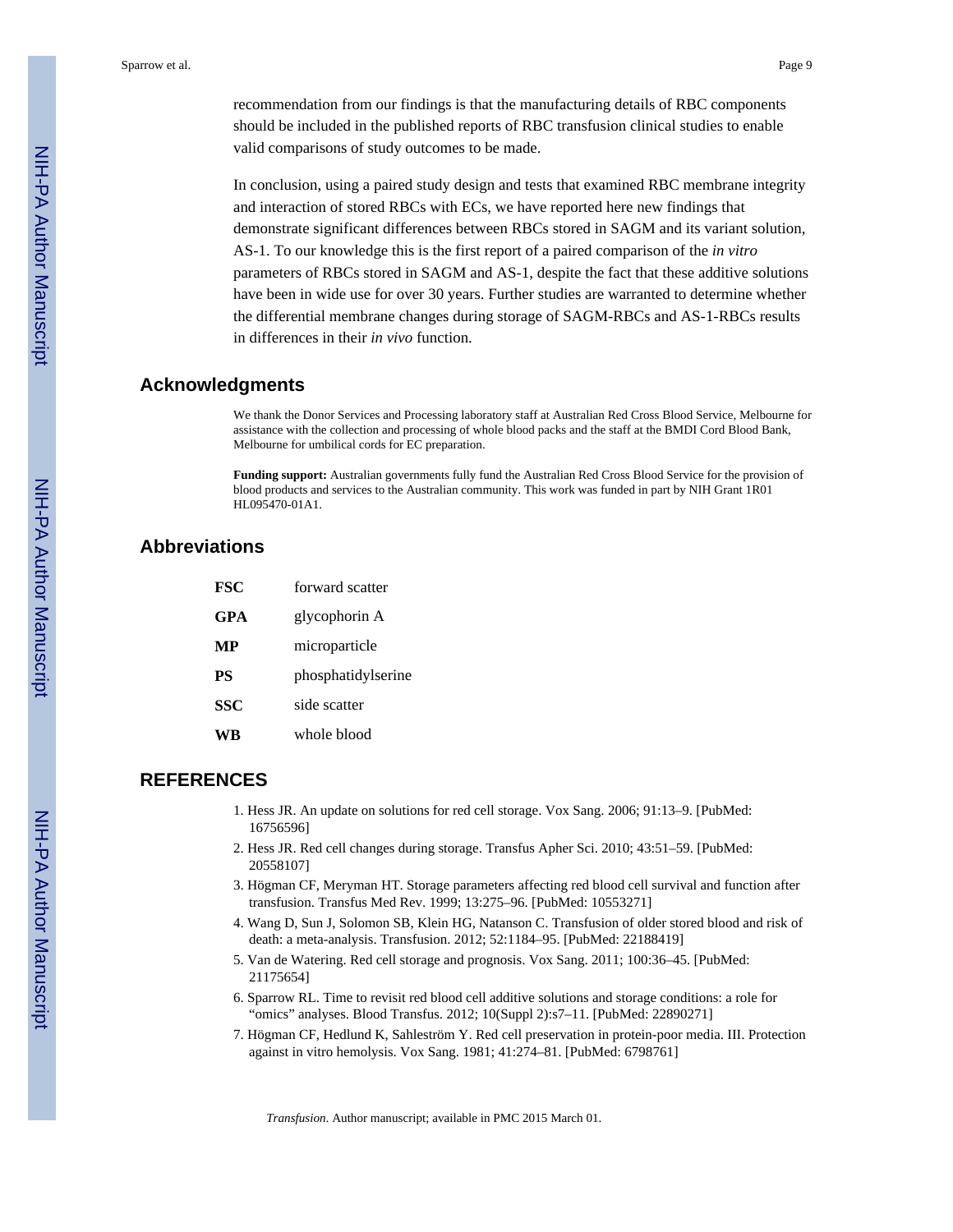- 8. Heaton A, Miripol J, Aster R, Hartman P, Dehart D, Rzad L, Grapka B, Davisson W, Buchholz DH. Use of Adsol® preservation solution for prolonged storage of low viscosity AS-1 red blood cells. Br J Haematol. 1984; 57:467–78. [PubMed: 6430332]
- 9. Zimmermann R, Heidenreich D, Weisbach V, Zingsem J, Neidhardt B, Eckstein R. In vitro quality control of red blood cell concentrates outdated in clinical practice. Transfus Clin Biol. 2003; 10:275–83. [PubMed: 14563416]
- 10. Sawant RB, Jathar SK, Rajadhyaksha SB, Kadam PT. Red cell hemolysis during processing and storage. Asian J Transfus Sci. 2007; 1:47–51. [PubMed: 21938232]
- 11. Makroo RN, Raina V, Bhatia A, Gupta R, Majid A, Thakur UK, Roamma NL. Evaluation of the red cell hemolysis in packed red cells during processing and storage. Asian J Transfus Sci. 2011; 5:15–7. [PubMed: 21572708]
- 12. Hess JR, Sparrow RL, van der Meer PF, Acker JP, Cardigan RA, Devine DV, BEST Collaborative. Red blood cell hemolysis during blood bank storage: using national quality management data to answer basic scientific questions. Transfusion. 2009; 49:2599–603. [PubMed: 20163690]
- 13. Veale MF, Healey G, Sparrow RL. Effect of additive solutions on red blood cell (RBC) membrane properties of stored RBCs prepared from whole blood held for 24 hours at room temperature. Transfusion. 2011; 51:25S–33S. [PubMed: 21223292]
- 14. Sparrow RL, Chan KS. Microparticle content of plasma for transfusion is influenced by the whole blood hold conditions: pre-analytical considerations for proteomic investigations. J Proteomics. 2012; 76:211–9. [PubMed: 22813882]
- 15. Anniss AM, Sparrow RL. Storage duration and leukocyte content of red cell products increases adhesion of stored red blood cells to endothelium under flow conditions. Transfusion. 2006; 46:1561–7. [PubMed: 16965584]
- 16. Anniss AM, Sparrow RL. Variable adhesion of different red blood cell products to activated vascular endothelium under flow conditions. Am J Hematol. 2007; 82:439–45. [PubMed: 17133424]
- 17. Council of Europe. Guide for the preparation, use and quality assurance of blood components. 16th. Council of Europe Publishing; Strasbourg, Cedex: 2010.
- 18. Willekens FLA, Werre JM, Groenen-Döpp YAM, Roerdinkholder-Stoelwinder B, de Pauw B, Bosman GJCGM. Erythrocyte vesiculation: a self-protective mechanism? Br J Haematol. 2008; 141:549–56. [PubMed: 18419623]
- 19. Bosman GJCGM, Were JM, Willekens FLA, Novotny VMJ. Erythrocyte ageing *in vivo* and *in vitro*: structural aspects and implications for transfusion. Transfus Med. 2008; 18:335–47. [PubMed: 19140816]
- 20. Sweeney J, Kouttab N, Kurtis J. Stored red blood cell supernatant facilitates thrombin generation. Transfusion. 2009; 49:1569–79. [PubMed: 19413726]
- 21. Rubin O, Delobel J, Prudent M, Lion N, Kohl K, Tucker EI, Tissot JD, Angelillo-Scherrer A. Red blood cell–derived microparticles isolated from blood units initiate and propagate thrombin generation. Transfusion. Dec 11.2012 doi: 10.1111/trf.12008.
- 22. Greenwalt TJ. The how and why of exocytic vesicles. Transfusion. 2006; 46:143–52. [PubMed: 16398744]
- 23. Kriebardis AG, Antonelou MH, Stamolulis KE, Economou-Petersen E, Margaritis LH, Papassideri IS. RBC-derived vesicles during storage: ultrastructure, protein composition, oxidation, and signaling components. Transfusion. 2008; 48:1943–53. [PubMed: 18564399]
- 24. Bosman GJCGM, Lasonder E, Luten M, Roerdinkholder-Stoelwinder B, Novotný VMJ, Bos H, De Grip WJ. The proteome of red cell membranes and vesicles during storage in blood bank conditions. Transfusion. 2008; 48:827–35. [PubMed: 18346024]
- 25. Donadee C, Raat NJH, Kanias T, Tejero J, Lee JS, Kelley EE, Zhao X, Liu C, Reynolds H, Azarov I, Frizzell S, Meyer EM, Donnenberg AD, Qu L, Triulzi D, Kim-Shapiro DB, Gladwin MT. Nitric oxide scavenging by red blood cell microparticles and cell-free hemoglobin as a mechanism for the red cell storage lesion. Circulation. 2011; 124:465–76. [PubMed: 21747051]
- 26. Yu B, Lei C, Baron DM, Steinbicker AU, Bloch KD, Zapol WM. Diabetes augments and inhaled nitric oxide prevents the adverse hemodynamic effects of transfusing syngeneic stored blood in mice. Transfusion. 2012; 52:1410–22. [PubMed: 22233290]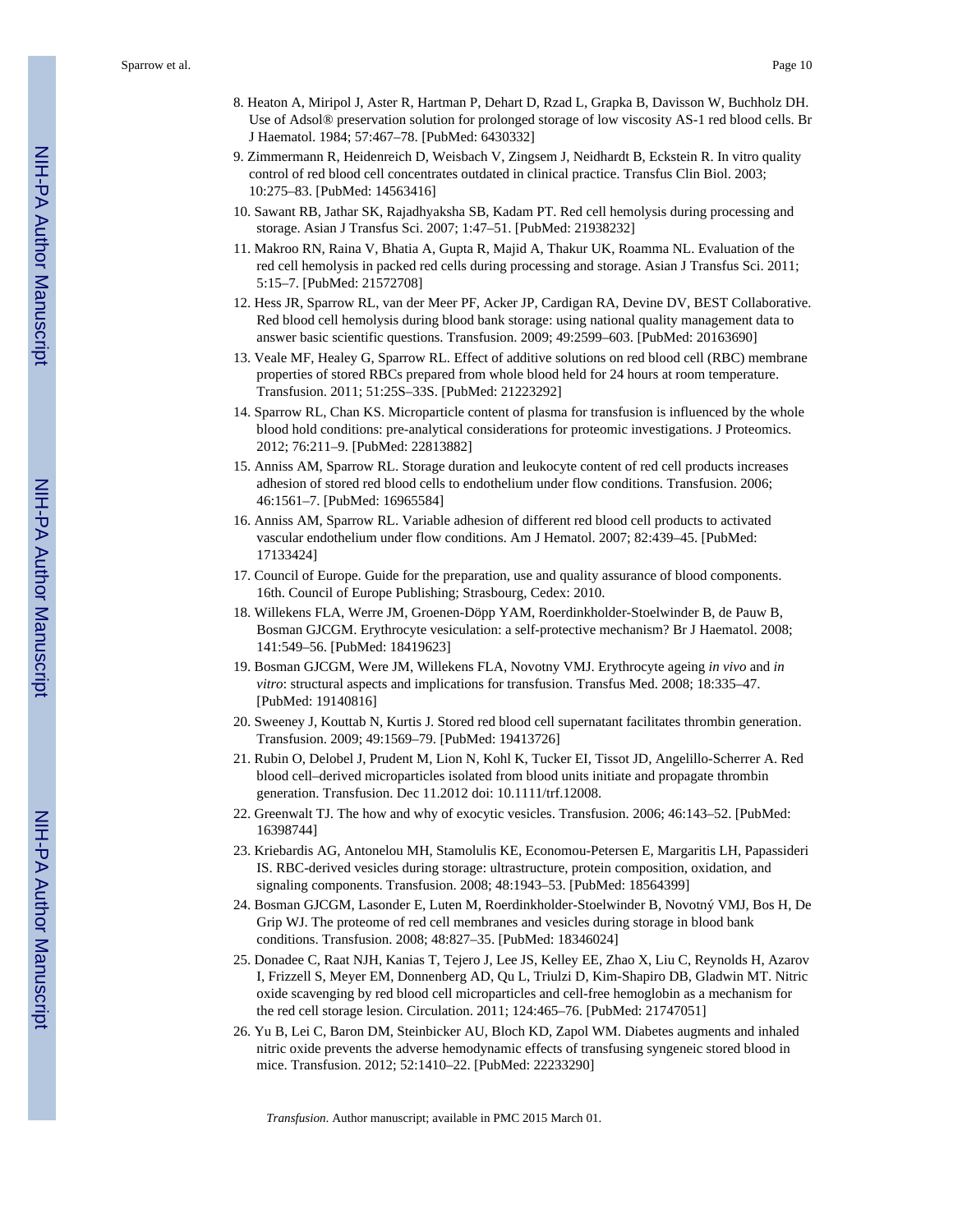- 27. Sadallah S, Eken C, Schifferli JA. Erythrocyte-derived ectosomes have immunosuppressive properties. J Leuk Biol. 2008; 84:1316–25.
- 28. Ozment CP, Mamo LB, Campbell ML, Lokhnygina Y, Ghio AJ, Turi JL. Transfusion-related biologic effects and free hemoglobin, heme, and iron. Transfusion. 2013; 53:732–40. [PubMed: 22882431]
- 29. Belizaire RM, Prakash PS, Richter JR, Robinson BR, Edwards MJ, Caldwell CC, Lentsch AB, Pritts TA. Microparticles from stored red blood cells activate neutrophils and cause lung injury after hemorrhage and resuscitation. J Am Coll Surg. 2012; 214:648–57. [PubMed: 22342784]
- 30. Somani A, Steiner ME, Hebbel RP. The dynamic regulation of microcirculatory conduit function: Features relevant to transfusion medicine. Transfus Aph Sci. 2010; 43:61–8.
- 31. Zhu H, Zennadi R, Xu BX, Eu JP, Torok JA, Telen MJ, McMahon TJ. Impaired adenosine-5' triphosphate release from red blood cells promotes their adhesion to endothelial cells: A mechanism of hypoxemia after transfusion. Crit Care Med. 2011; 39:2478–86. [PubMed: 21765360]
- 32. Spinella PC, Sparrow RL, Hess JR, Norris PJ. Properties of stored RBCs: Understanding immune and vascular reactivity. Transfusion. 2011; 51(4):894–900. [PubMed: 21496052]
- 33. Relevy H, Koshkaryev A, Manny N, Yedgar S, Barshtein G. Blood banking- induced alteration of red blood cell flow properties. Transfusion. 2008; 48:136–46. [PubMed: 17900281]
- 34. Burger P, Kostova E, Bloem E, Hilarius-Stokman P, Meijer AB, van den Berg TK, Verhoeven AJ, de Korte D, van Bruggen R. Potassium leakage primes stored erythrocytes for phosphatidylserine exposure and shedding of pro-coagulant vesicles. Br J Haematol. 2013; 160:377–86. [PubMed: 23190498]
- 35. Zimmerman GA. Hypoxic erythrocytes spark lung leukocyte adhesion. Blood. 2008; 111:4831–2. [PubMed: 18467598]
- 36. Roback JD. Vascular effects of the red blood cell storage lesion. Hemat Am Soc Hemat Educ Program. 2011; 2011:475–9.
- 37. Stapley R, Owusu BY, Brandon A, Cusick M, Rodriguez C, Marques MB, Kerby JD, Barnum SR, Weinberg JA, Lancaster JR, Patel RP. Erythrocyte storage increases rates of NO and nitrite scavenging: implications for transfusion-related toxicity. Biochem J. 2012; 446:499–508. [PubMed: 22720637]
- 38. Solomon SB, Wang D, Sun J, Kanias T, Feng J, Helms CC, Solomon MA, Alimchandani M, Quezado M, Gladwin MT, Kim-Shapiro DB, Klein HG, Natanson C. Mortality increases after massive exchange transfusion with older stored blood in canines with experimental pneumonia. Blood. 2013; 121:1663–72. [PubMed: 23255558]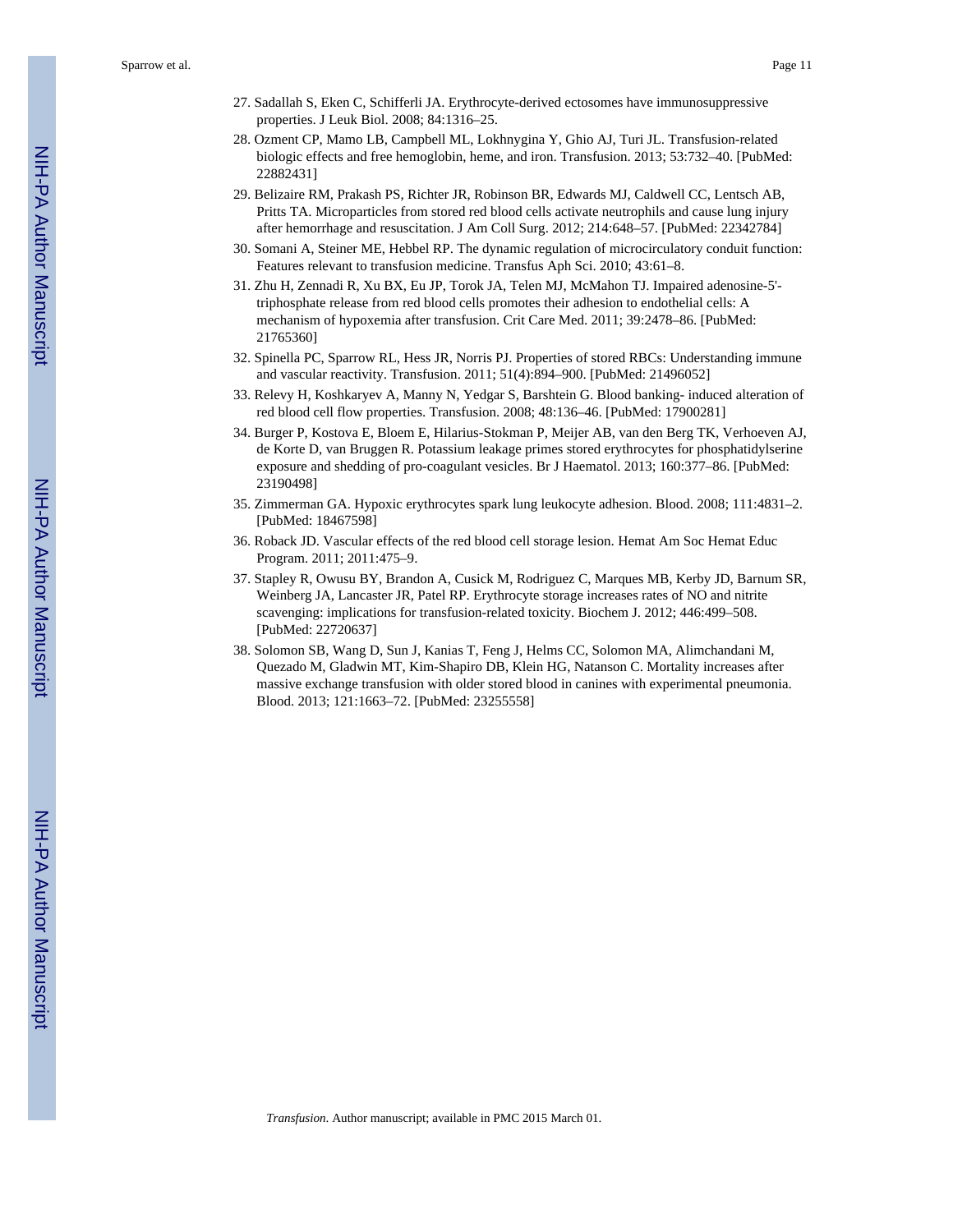

#### **Figure 1.**

Routine quality parameters of paired RBC components stored refrigerated in SAGM or AS-1 additive solutions for 42 days. (A) pH and (B) % hemolysis. SAGM (closed symbol); AS-1 (open symbol). \* Significant difference (p < 0.04) between SAGM RBCs and AS-1 RBCs, by paired *t*-test. # Significant change (p < 0.001) across storage period, by RM-ANOVA. Results are mean  $\pm$  SD (n = 6 pairs).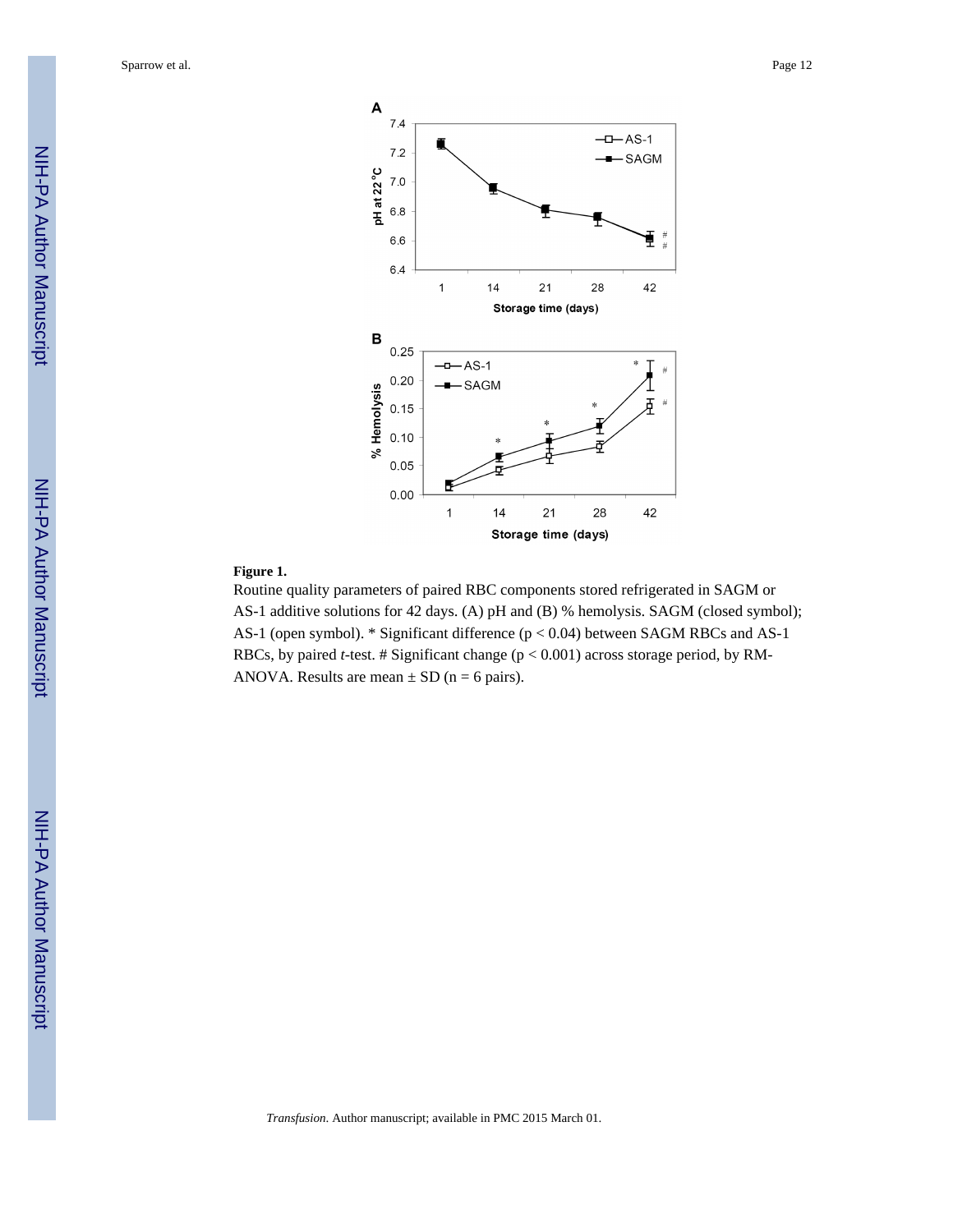

#### **Figure 2.**

Size and shape of RBCs stored in SAGM or AS-1 additive solutions. RBC mean cell volume (MCV) was calculated by an automated hematology analyzer (A). The change in arbitrary size of the RBCs during storage was measured by flow cytometric forward light scatter (FSC) (B); and the change in unevenness of the RBC surface membrane during storage was measured by flow cytometric side scatter (SSC) (C). SAGM (closed symbol); AS-1 (open symbol). \* Significant difference ( $p < 0.02$ ) between SAGM RBCs and AS-1 RBCs, by paired *t*-test. # Significant change (p < 0.001) across storage period, by RM-ANOVA. Results are mean  $\pm$  standard error of the mean (n = 6 pairs).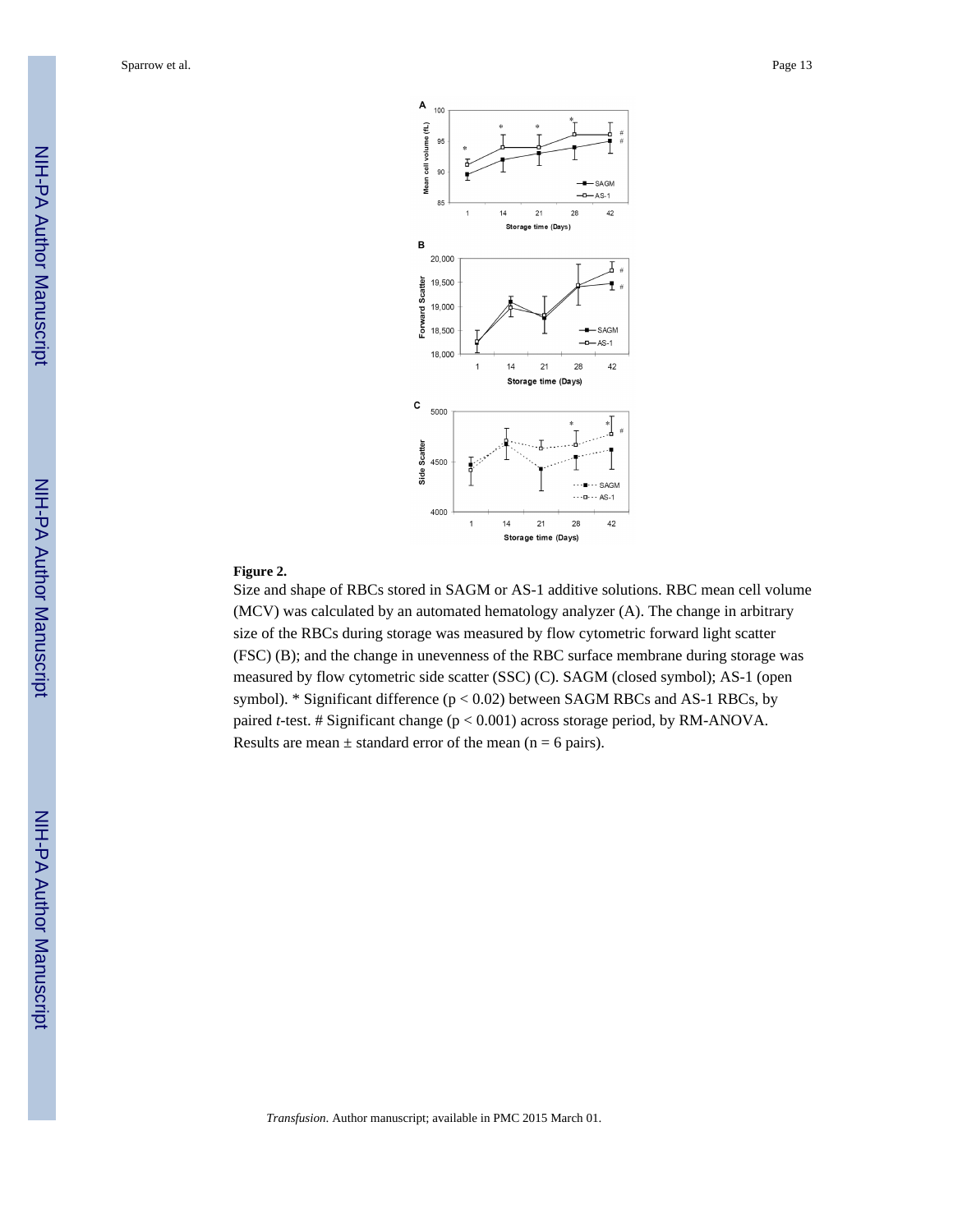

#### **Figure 3.**

Accumulation of MPs in the supernatant of RBCs stored in SAGM or AS-1 additive solutions. MPs were quantitated by flow cytometric absolute bead count assay. Glycophorin  $A^+$  (GPA) MPs were detected by staining with PE-conjugated anti-CD235a (A); and MPs with exposed phosphatidylserine were determined by binding of APC-conjugated annexin V (B). SAGM (closed bars); AS-1 (open bars). \*Significant difference (p < 0.03) between SAGM RBCs and AS-1 RBCs, by paired *t*-test. # Significant change (p < 0.001) across storage period, by RM-ANOVA. Results are mean  $\pm$  standard error of the mean (n = 6 pairs).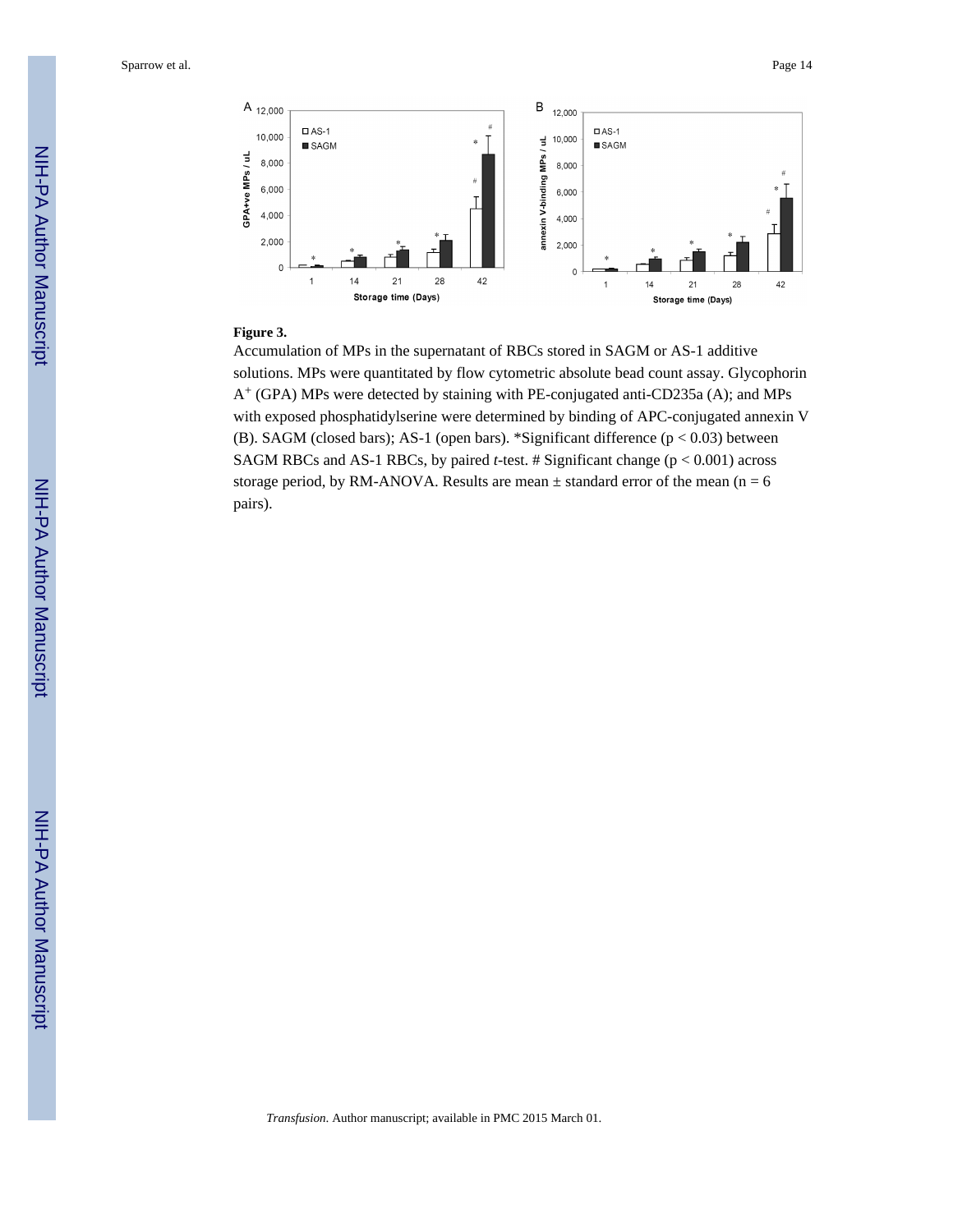

#### **Figure 4.**

Adhesion of RBCs stored in SAGM or AS-1 additive solutions to ECs under continuous flow conditions. RBCs were perfused across ECs at a shear stress of 0.5 dyne/cm<sup>2</sup> (A). Strength of adhesion of RBCs to ECs was determined by increasing the shear stress to 3 dyne/cm<sup>2</sup> and the number of remaining adherent RBCs was scored (B). SAGM (closed symbol); AS-1 (open symbol). \* Significant difference (p < 0.04) between SAGM RBCs and AS-1 RBCs, by paired *t*-test. # Significant change (p < 0.002) across storage period, by RM-ANOVA. Results are mean  $\pm$  standard error of the mean (n = 6 pairs).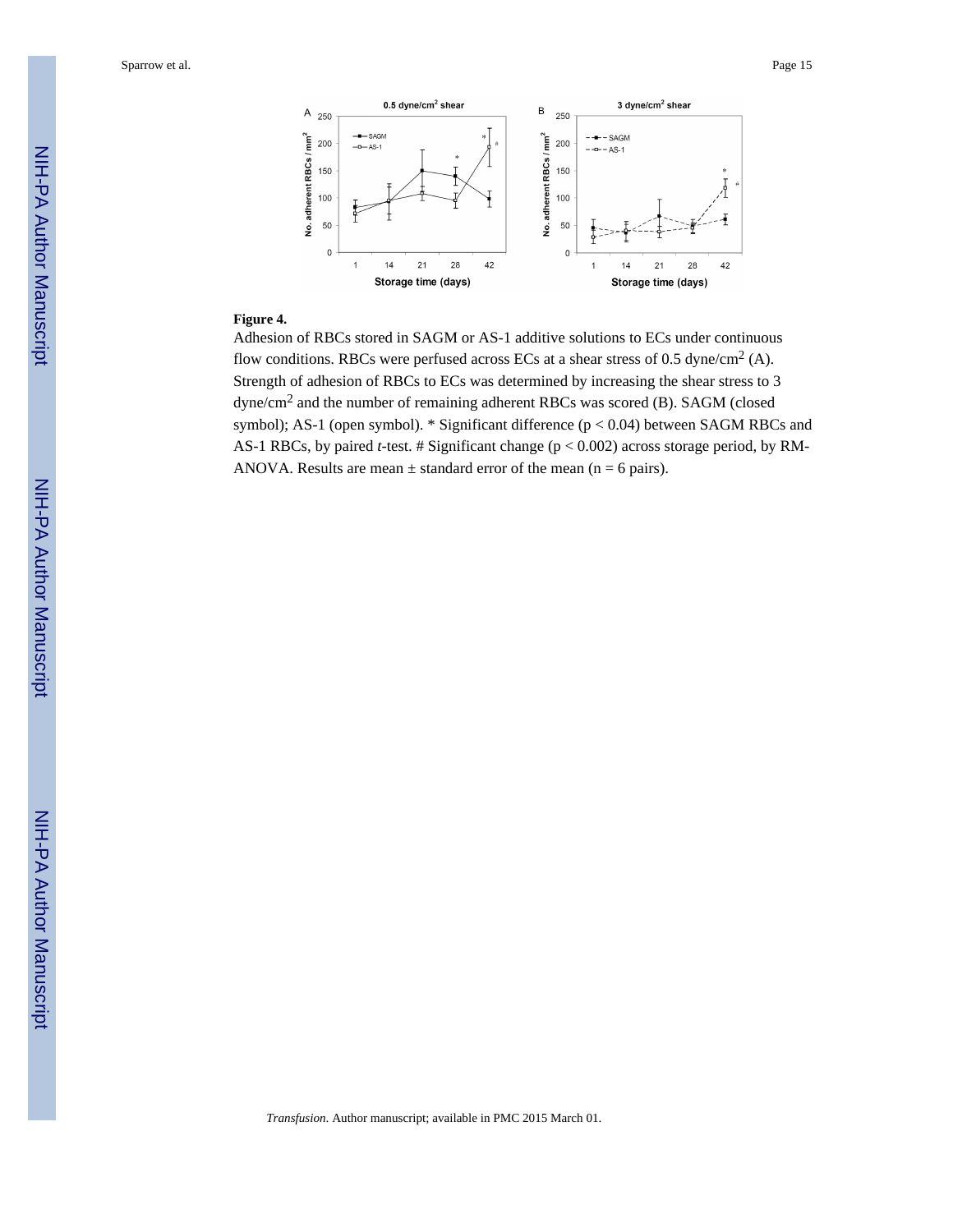#### **Table 1**

RBC additive solutions, SAGM and AS-1

|                            | <b>RBC</b> additive solutions |                                  |  |
|----------------------------|-------------------------------|----------------------------------|--|
|                            |                               | SAGM (Pall) AS-1 (Adsol; Baxter) |  |
| Constituents (mM)          |                               |                                  |  |
| NaCl                       | 150                           | 154                              |  |
| Adenine                    | 1.25                          | $\overline{c}$                   |  |
| Dextrose (Glucose)         | 45                            | 111                              |  |
| Mannitol                   | 30                            | 41                               |  |
| <b>Physical properties</b> |                               |                                  |  |
| Volume (mL)                | 100                           | 100                              |  |
| Osmolarity (mOsm)*         | 376                           | 462                              |  |
| рH                         | 5.7                           | 5.6                              |  |

*\** calculated